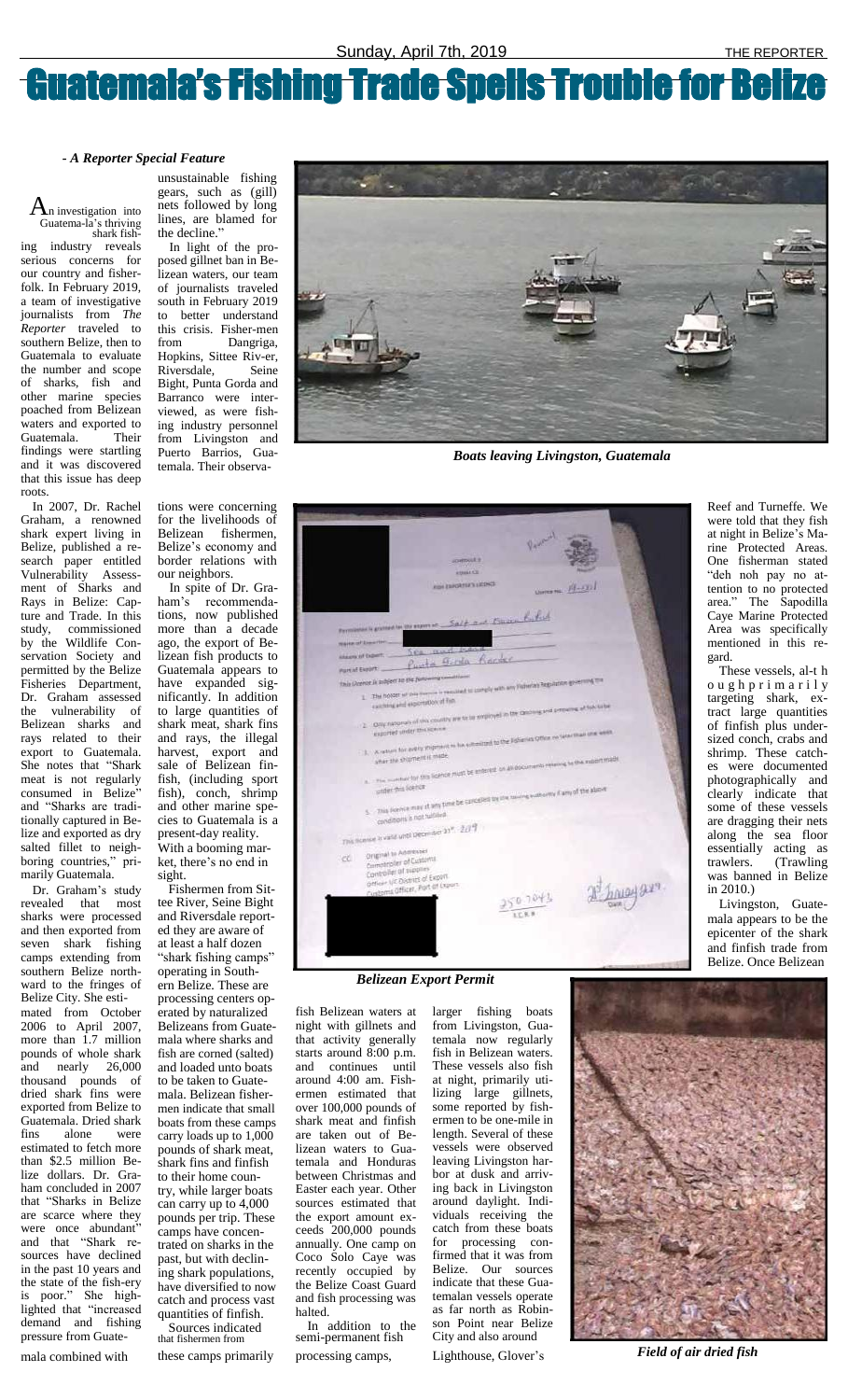## Guatemala's Fishing Trade Spells Trouble for Belize



Guatemala from Belize told us that they are rarely checked by Customs. Export documents are quickly stamped by agents in Punta Gorda or Independence and they are simply asked to, "Bring us something when you return."

lizean from Guatemala with 15 years of fishing experience explained that foreign fishermen skirt the law by claiming to live in Belize while actually residing in Guatemala. He explained that naturalized Guatemalan fishermen can receive a Belizean fishing license and an export permit from the Fisheries Department if they can verify that they have a Belizean address by producing a utility bill in their name. At a meeting with fishermen in

Belizean fishermen are acutely aware of the foreign presence in their waters and the benefits foreign gillnet fishers are enjoying at their expense. One fisherman called his catch "a drop in the bucket"

In summary, this appears to be a major marine incursion into Belize's territory similar to what is occurring in the Chiquibul National Forest. Large quantities of Belizean fish are being exported for sale in Guatemala with zero benefit to Belize. This incursion is per-haps more significant than Chiquibul in that it is severely damaging two of Belize's most important industries – commercial fishing and tourism, to say nothing of our food resources.

Recent data shows that 35% of our Gross Domestic Product comes from tourism with 60% of tourists participating in marine activities. Without fish, this is all in jeopardy.

Editor's Note: It appears the availability of fresh fish has be-come limited in Belize. Several local restaurants report that they cannot find a reliable source of fresh fish and have thus turned to imported fish from Southeast Asia to serve their customers.

## *Fish Vats*

fish arrive in Livingston, shark fins are harvested, sharks and fish are cleaned and corned (salted) for local consumption and shark oil is processed. Villagers explained that three individuals purchase nearly all fish products from Belize. They buy any quantity or type of fish which is then stored in a warehouse in large plastic vats. One of these fish traders keeps \$500,000 Quet-zales (BZ\$166,666) available in cash at all times for conducting business. On any given day, this trader holds funds to purchase up to 33,333 pounds of Be-lizean fish and shark.

A peek inside one of these facilities revealed row upon row of holding tanks filled with shark meat, and various species of fish includ ing permit fish, snook and even sprat. Several nearby piers were filled with recently salted fish being dried. This site is impressive and clearly displays the magnitude of the trade. Among the fish taken from Belizean waters are nurse, hammerhead, tiger and bull sharks, as well as tarpon, permit, snook, bonefish and catfish. Fish proces-sors revealed that other marine species including turtles, manatees and dolphins are also delivered from Belize. Shark fins are a major source of income for these large-scale gillnetters. Shark fishermen indicated that Belizean shark fins sell for US\$100 per

pound in Guatemala and that a large shark can generate up to 12 pounds of fins. This lucrative market is kept separate from the shark meat market with fins quickly removed and transferred for sale, presumably to the Asian market. Sources explained that shark meat brings approximately US\$4 - \$5 per pound so this is also a lucrative market with an estimated 100,000

– 200,000 pounds of shark meat per year being netted in Belize for sale in Livingston.

Through conversations with fish processors, we learned that sport fishing species including bonefish, permit, tarpon and snook are regularly harvested (with gillnets) in Belizean waters and then transported to Guatemala to be sold for food. In Livingston, we observed several 80-gallon drums of corned (salted) permit fish, the sport-fishing species most prized in Belize. This is a major concern for fishing guides and others working in the sport fishing industry throughout Belize who point out that these species are protected nationally through the 2009 "Catch and Release" law. Based on a 2013 study by Dr. Anthony Fedler, the harvest and export of sport fish to Guatemala for food puts at risk BZ\$110 million dollars of annual Belizean revenue and more than 2,100 Belizean jobs. One naturalized Be-

Dangriga, one person openly acknowledged that he rents a house in Belize to several different fishermen who actually live in Guatemala, stating "Hey, I have a place to rent and they want to rent it." We were informed that others use addresses that don't actually exist. One source indicated, "These fishermen cannot be found at these addresses because they actually live in Guatemala and these are only fake addresses." Export permits may be used for as many as six boats. This is meant to be used by one exporter owning up to six boats but these permits are simply photo-copied and used by multiple fishermen. Export permits with a face value of BZ\$100 are sold for inflated prices.

Fishermen who regularly transport fish to



*Permit Fish in holding tanks*

when compared with foreigners. Local fishers complained that patrols are few and that they primarily apply strict rules on Belizeans and not fishermen from neighboring countries who are using larger boats, gillnets and long lines to fish their stocks which are quickly declining. They indicate these foreign fishers freely fish at night in Belizean waters when patrols are limited. Recent information provided by Fisheries Administrator - Beverly Wade - notes that there are 83 licensed gillnet fishers and 70 licensed shark fishermen in Belize. This obviously does not include the substantial influx of gillnet fishers from Guatemala who are wreaking havoc on Belize's commercial fisheries and tourism



industry. *Salted shark meat*